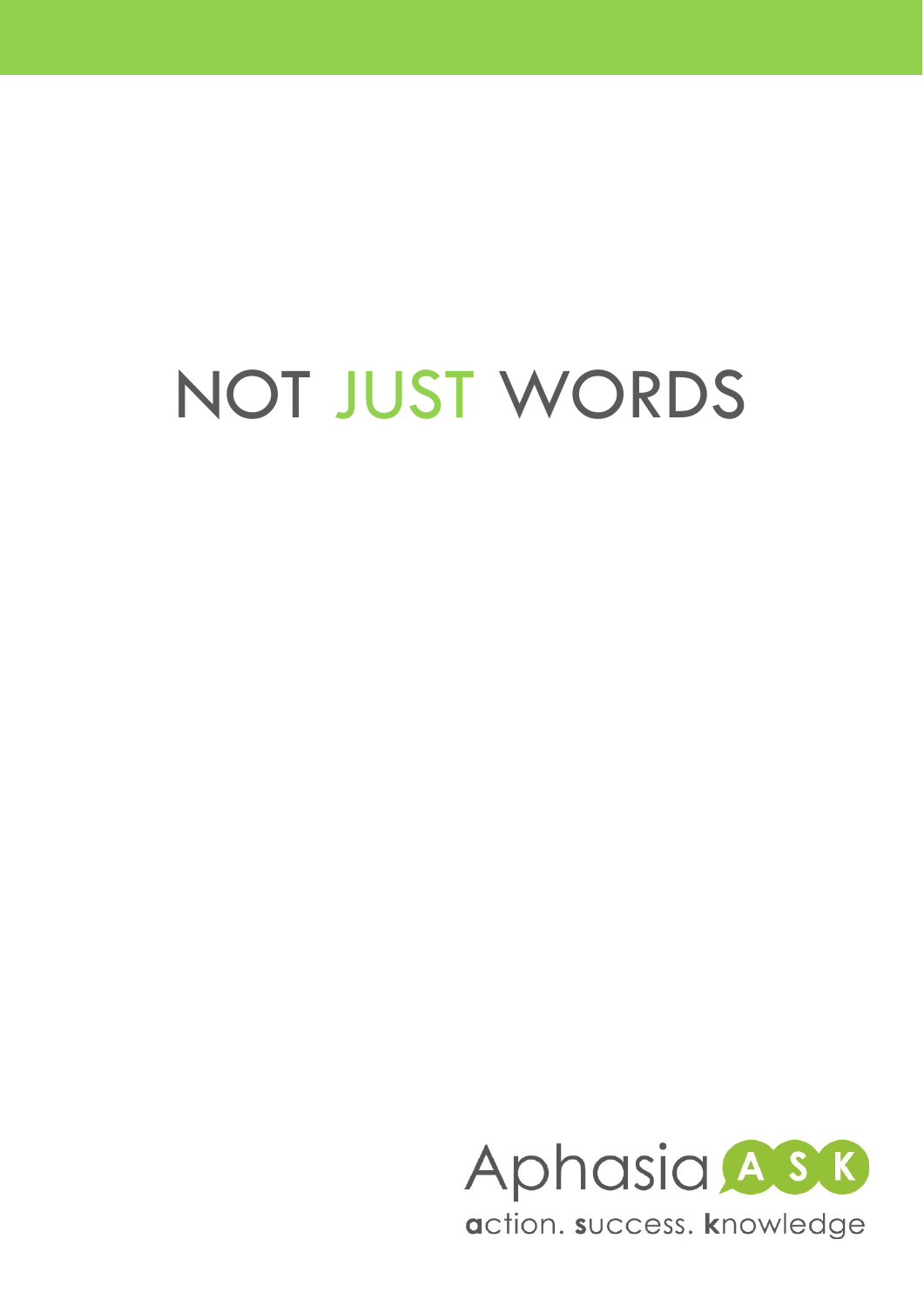

#### **THIS SESSION**

This session will focus on how to have a **good conversation.**

#### **BY THE END OF THE SESSION**

You and your family will know **strategies** to have a good

conversation.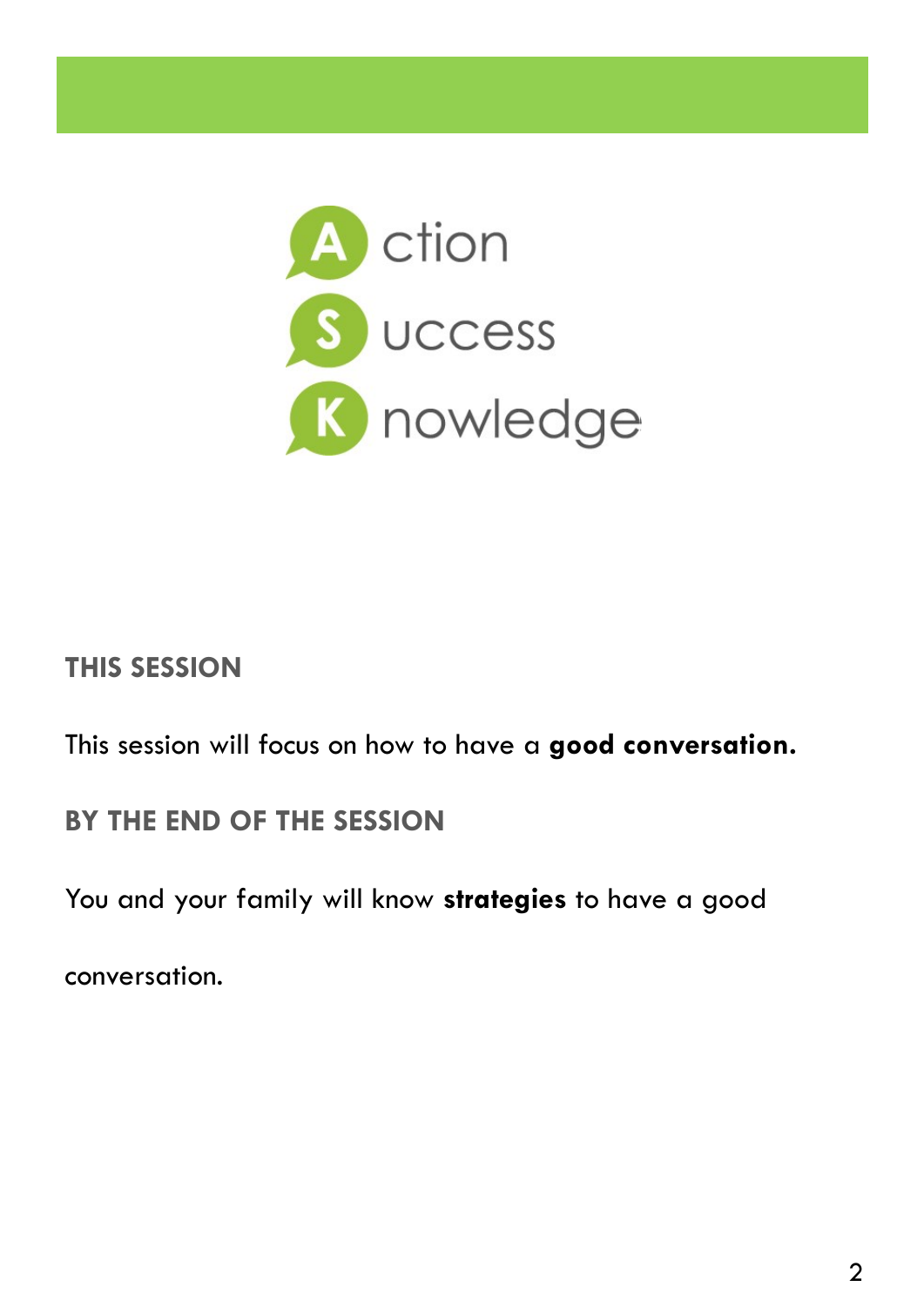#### **RESEARCH**

#### **Communication problems** may make you **feel:**

- **Frustrated.**
- **Upset.**
- **Angry.**

Communication **training may help.** 

Communication training can be helpful for:

- People with aphasia.
- · Family.
- · Friends.
- 

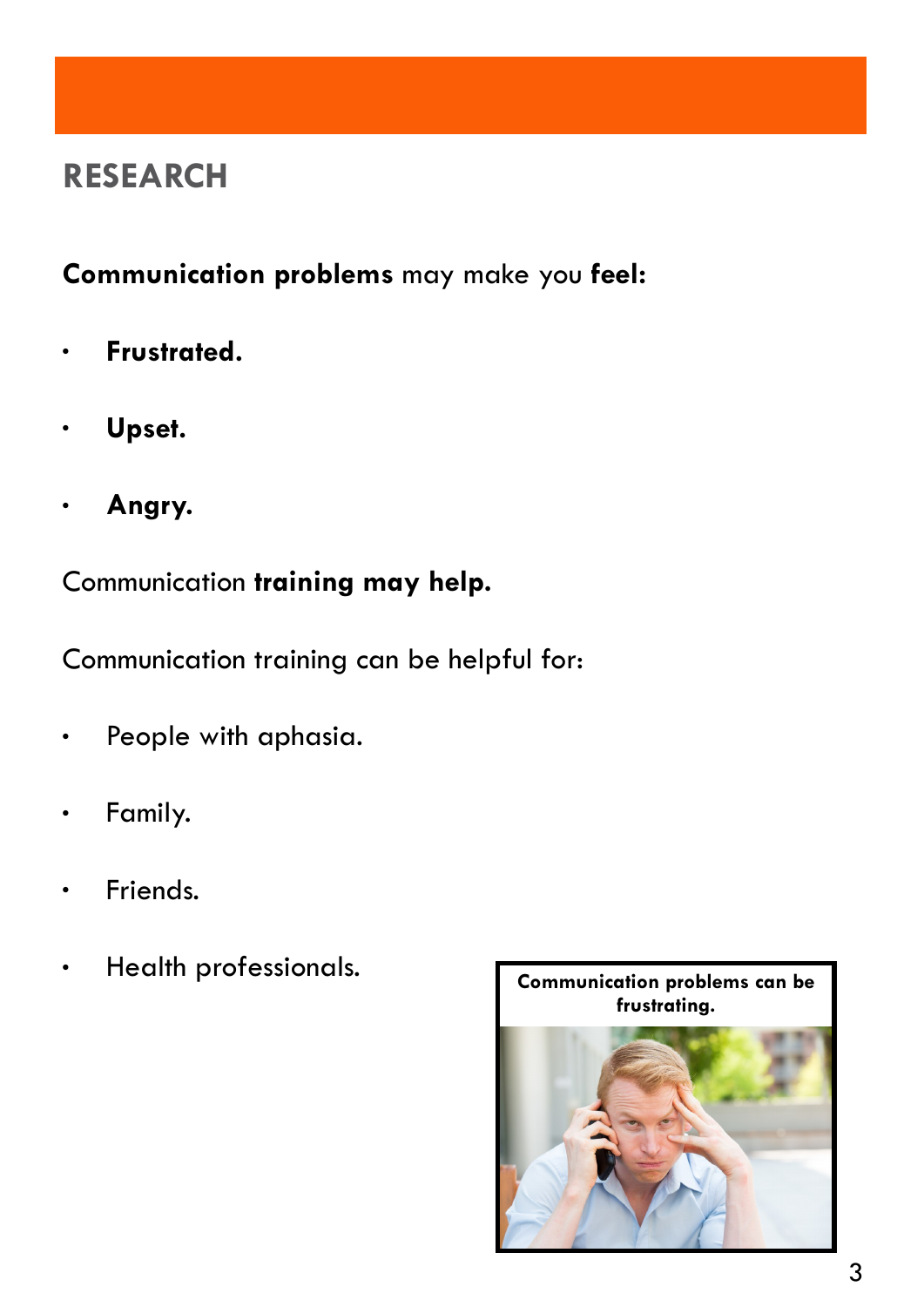#### **FINDING THE RIGHT LEVEL OF SUPPORT**

You and your family may need to use communication strategies.

Some **strategies** are:

- Using **gesture.**
- **Writing** things down.



The strategies used will be **different** for **each person.**

Not using strategies may cause problems when talking.

Using strategies too much may also be a problem.

**Practising** with your speech pathologist **can help** you know

what strategies to use.

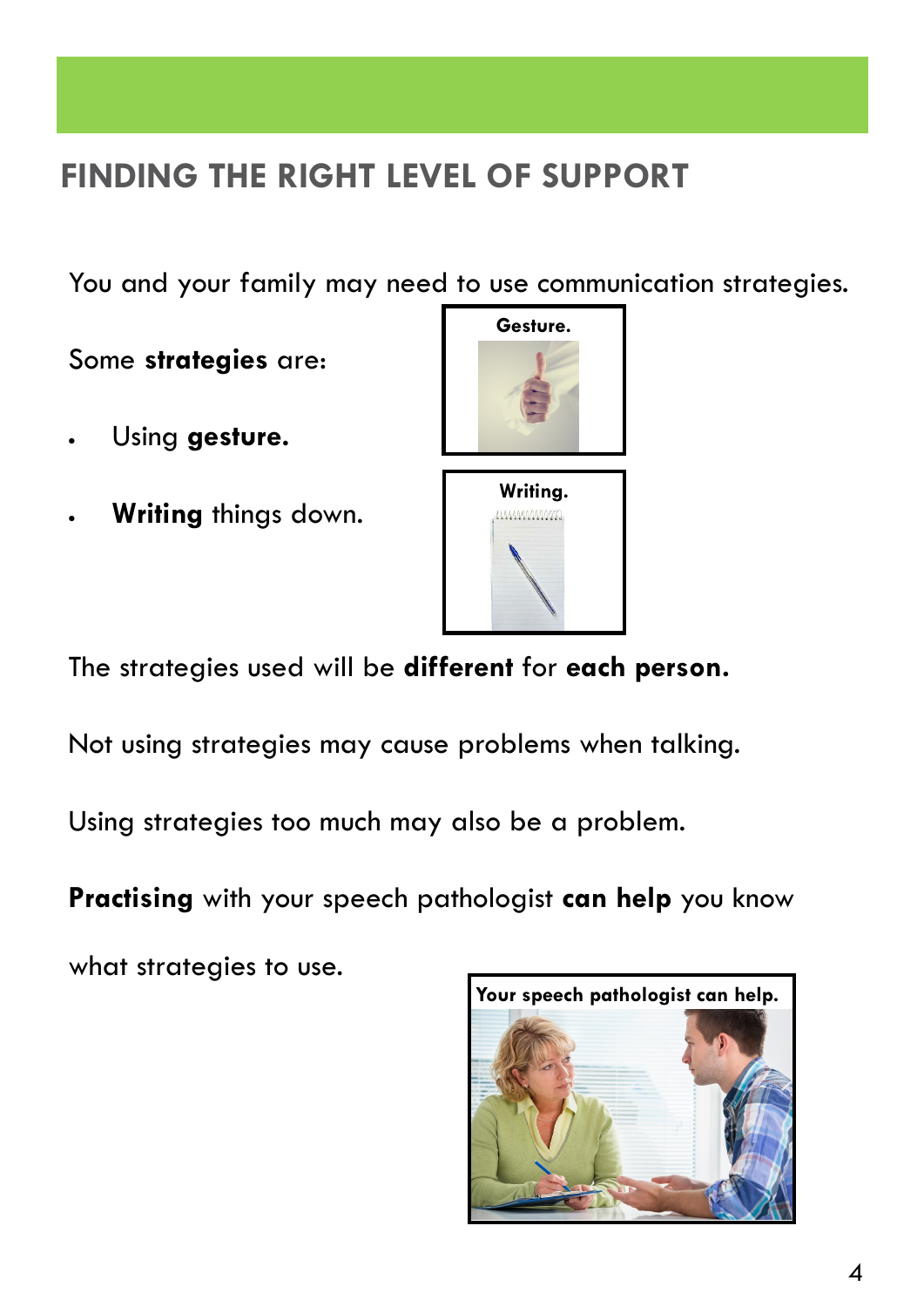#### **FINDING THE RIGHT LEVEL OF SUPPORT**

Have you used any strategies with your speech pathologist to

help?

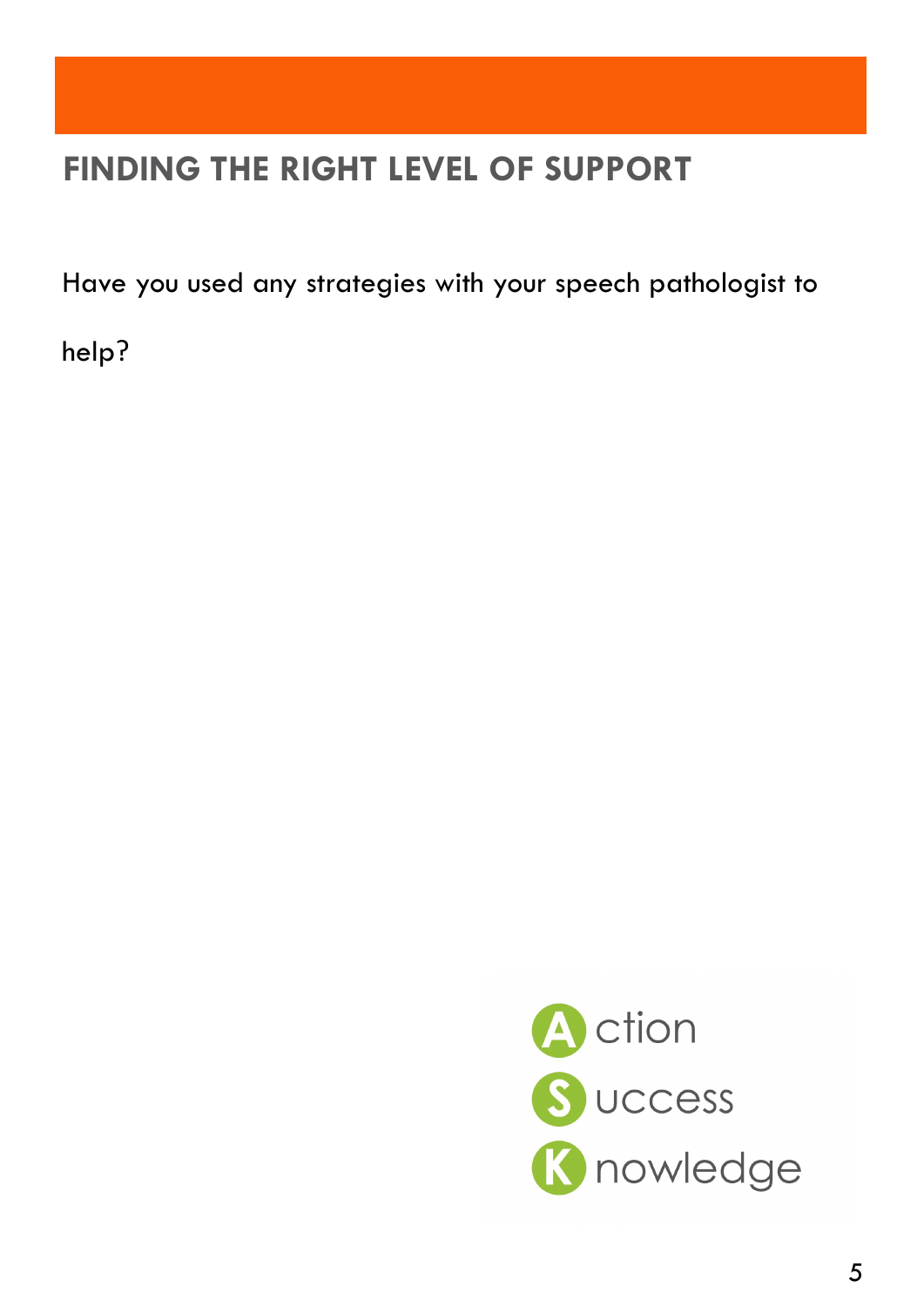The **Aphasia Institute** in Canada has a training program called:

**Supported Conversation for Adults With Aphasia** (SCA™).

The program provides training for better talking.

More Information can be found on their website:

**www.aphasia.ca/**



over 30 years of touching lives and rebuilding conversation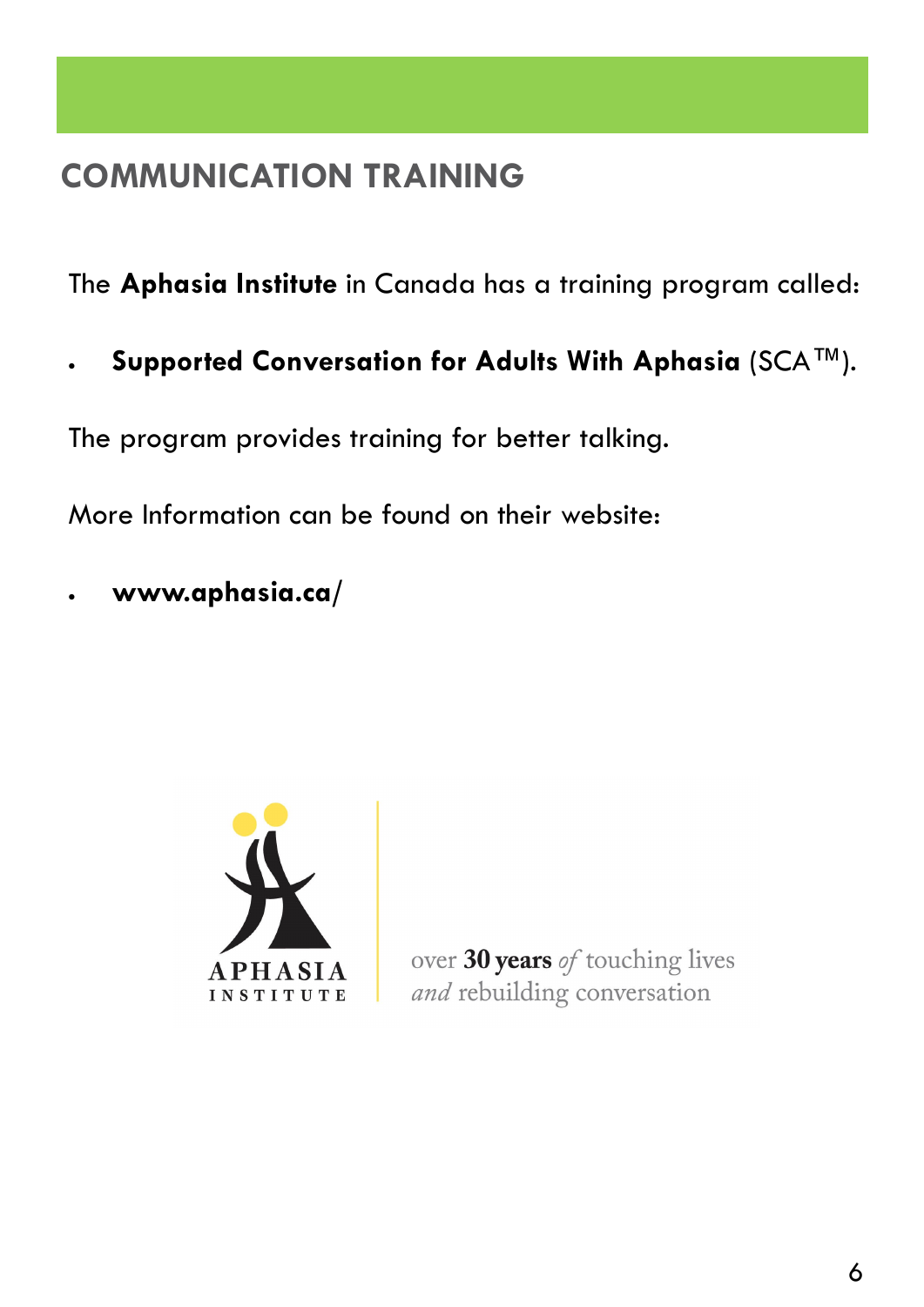There are **four (4) important things** that **friends** and **family members** can do to help with conversations:

- 1. Remember that the person with aphasia is an **intelligent adult.**
- 2. Help the person with aphasia to **understand.**
- 3. Help the person with aphasia **get out** what they want to say.
- 4. **Check** to make sure you have understood.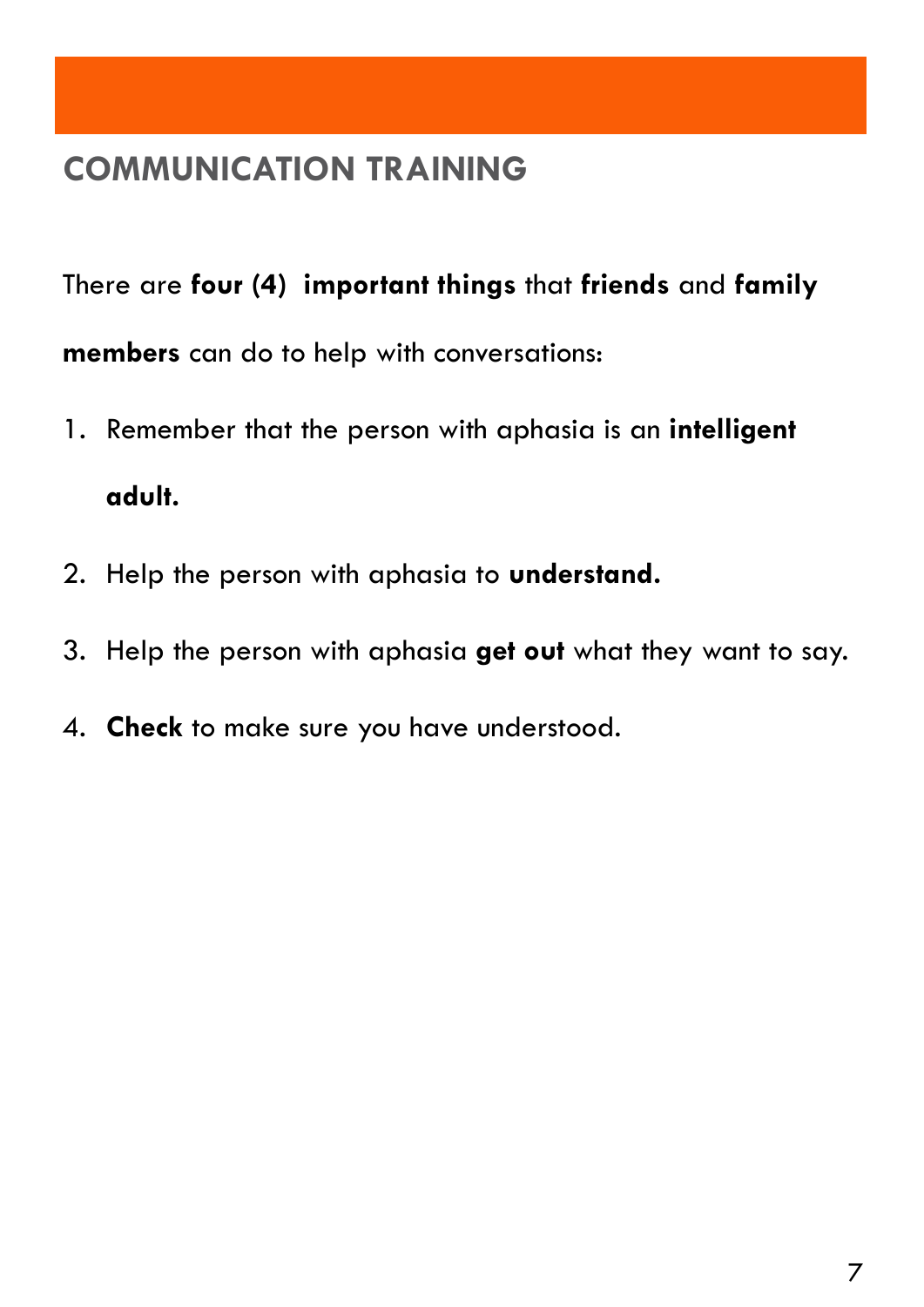1. Remember that the person with aphasia is an **intelligent** 

adult.



- Speak **naturally.**
- Put the person with aphasia at **ease.**
- **Help** get the conversation back on track when it **breaks down.**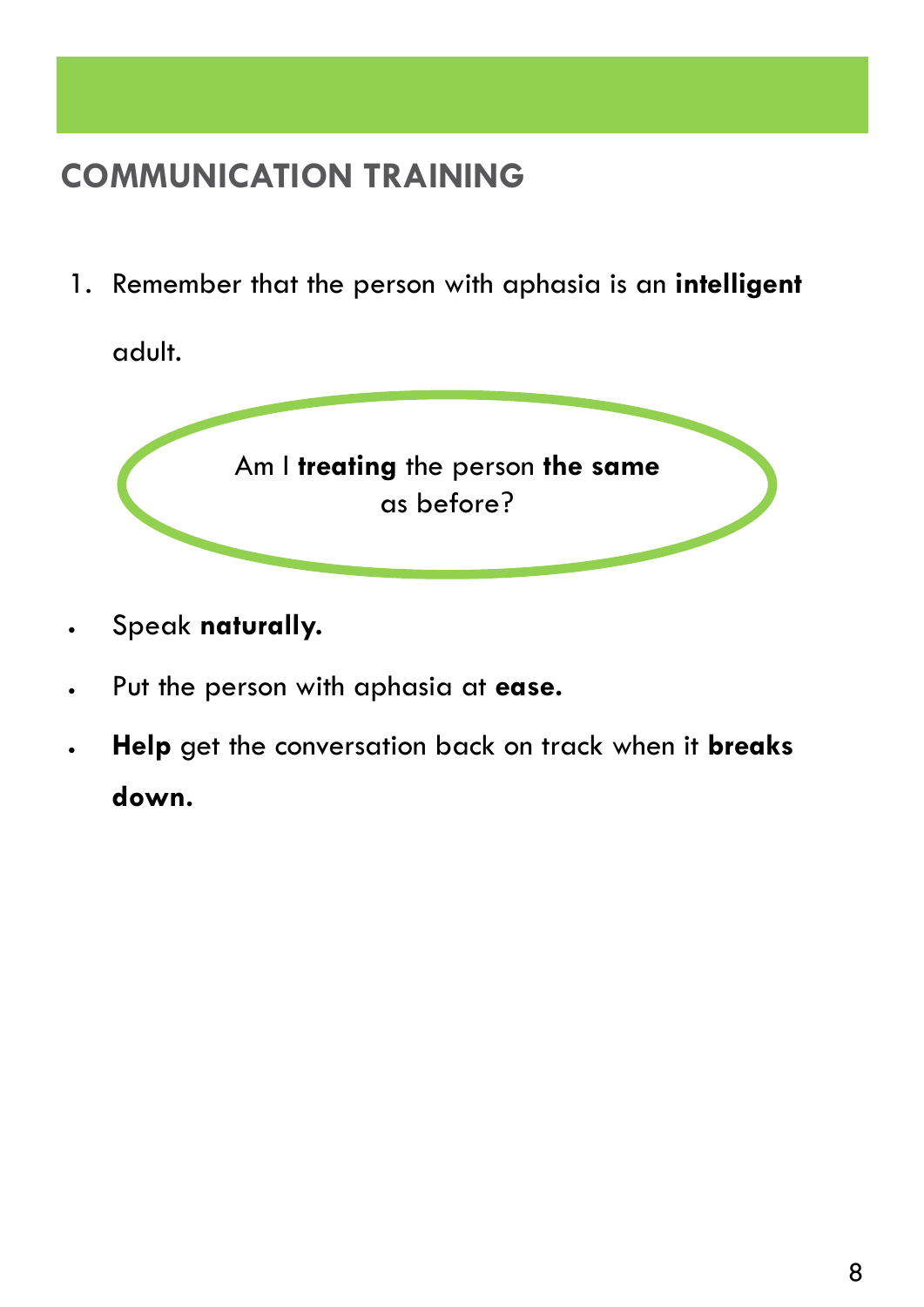2. Help the person with aphasia **understand.** 



- Use **short** sentences.
- Use **simple sentences.**
- Use **gesture.**
- Write **words** down.
- Use **pictures** (e.g., newspapers, photos).
- Remove **distractions** (turn down television/radio).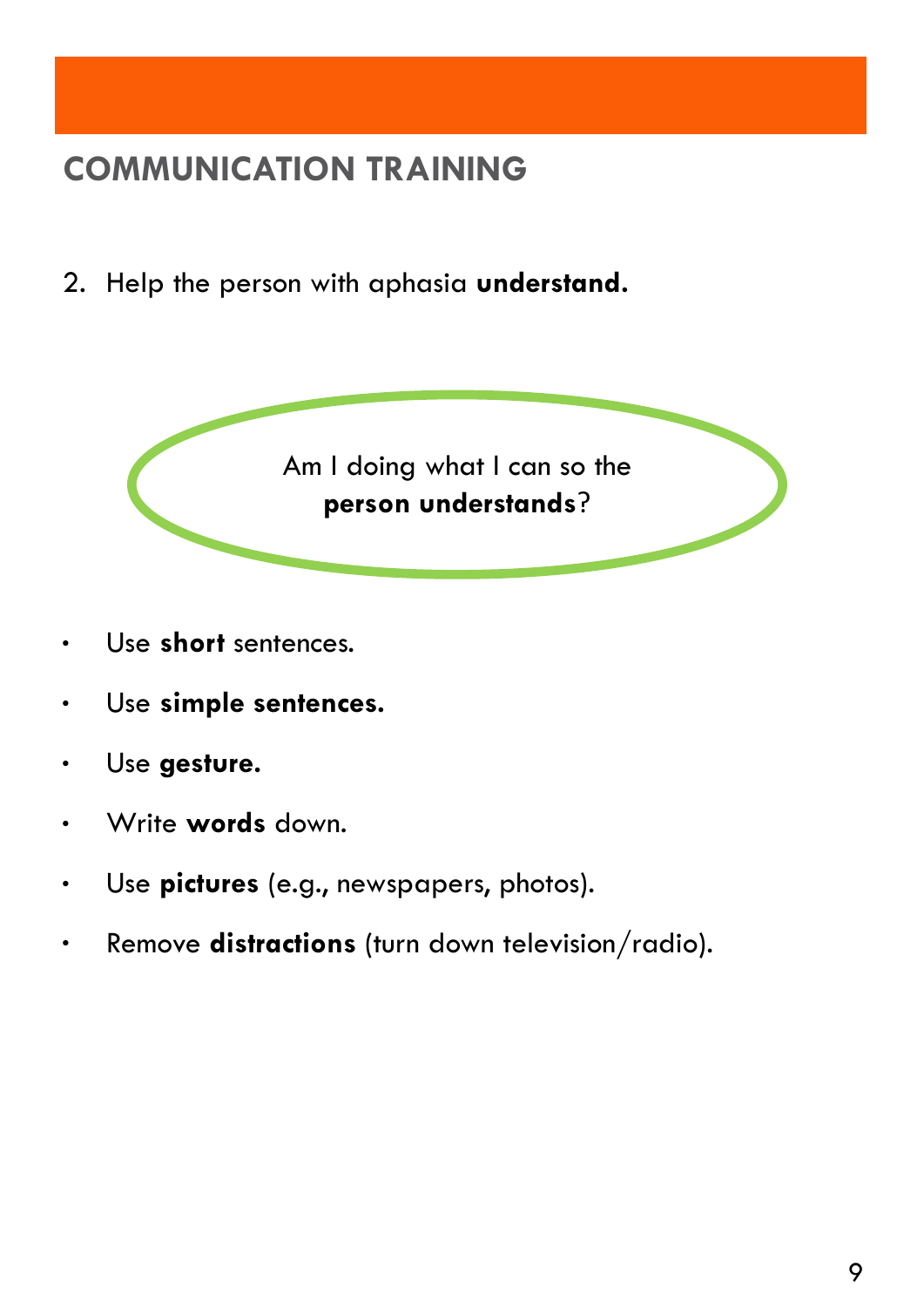3. Help the person with aphasia **get out** what they want to say.



- Ask **one question** at a time.
- **Ask** your family member/friend to:

-**point** to objects or pictures.

-**write** key words.

- **Give time** for the person to respond.
- **Write key words** down or choices to point to.
- Ask **yes or no** questions.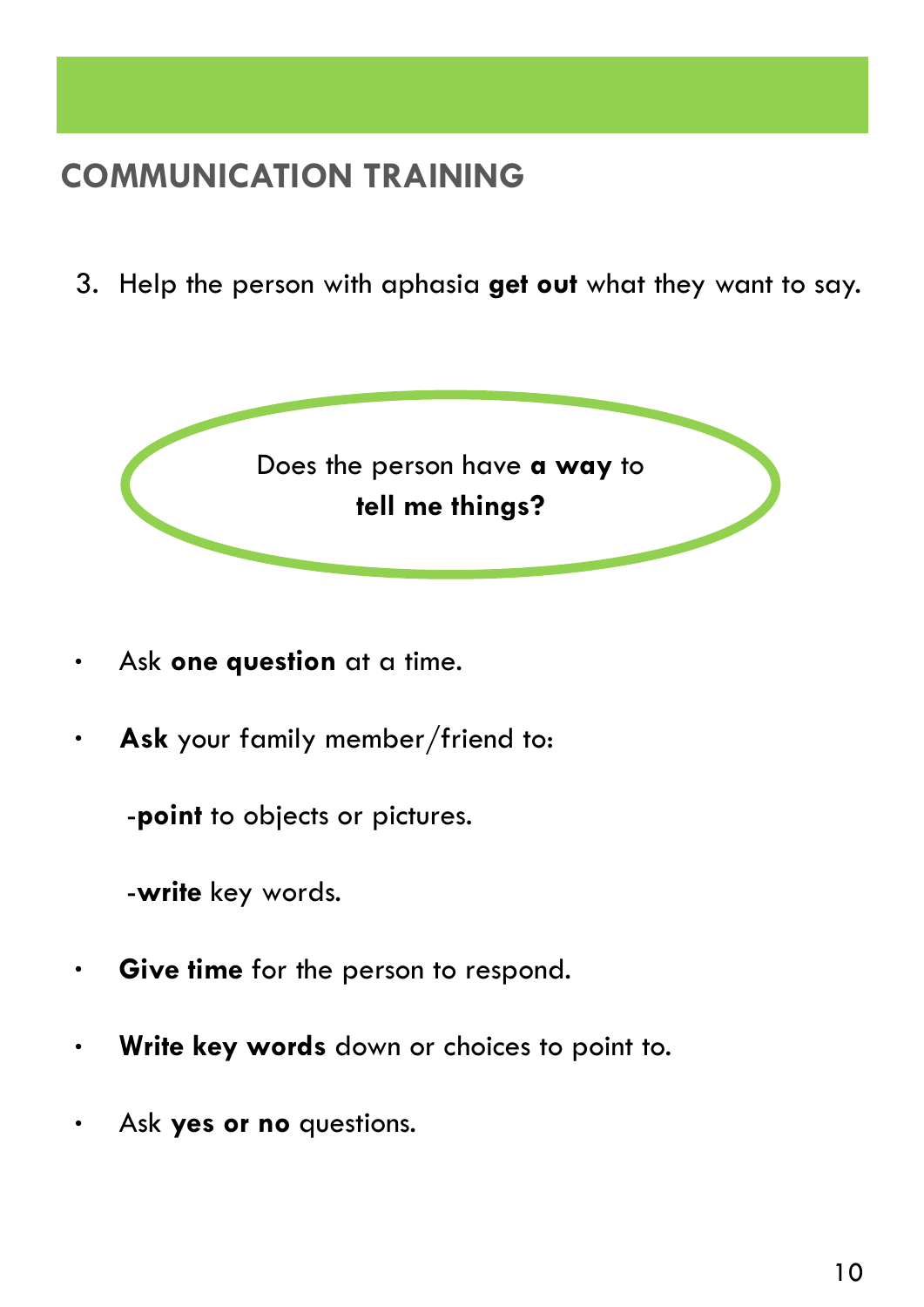1. **Check** to make sure you have understood.



- **Check** when you do not understand.
- **Expand** on what you think the person might be saying.
- **Repeat** to check you have it right.
- **Summarise** long conversations when necessary.
- **Write** things down.
- Use **gestures** where necessary.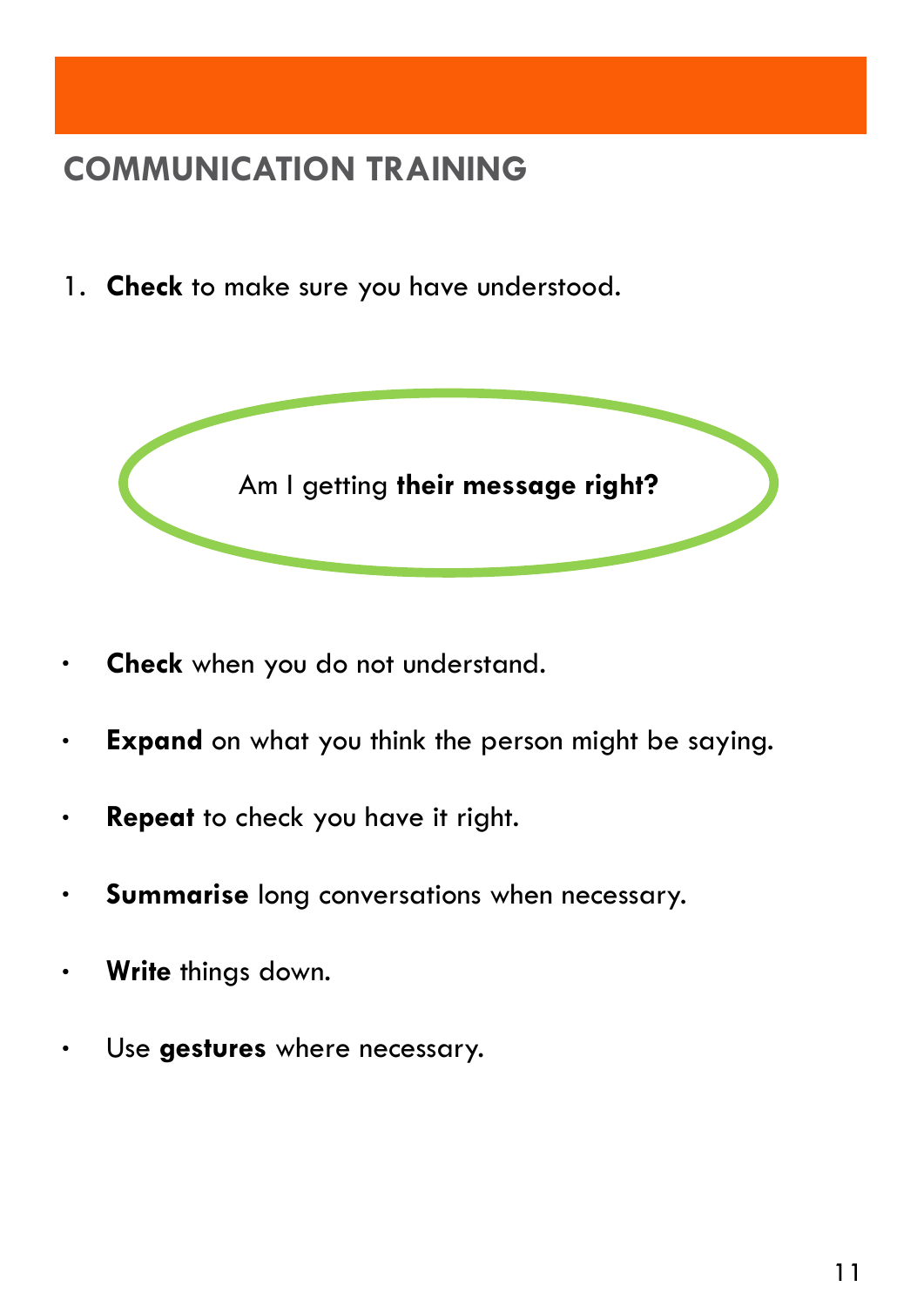What do **you think** will help?

**More time.**

**Writing** things down.

Using **gestures.**

Being asked **questions.**

Using **pictures, photographs** or an **aphasia card.**

**Sharing** a **joke** or a **laugh** Together.









I have APHASIA Sometimes I find it hard to speak, listen, read or write

> You can help if you: speak clearly and give me time to answer

Thank you for your patience

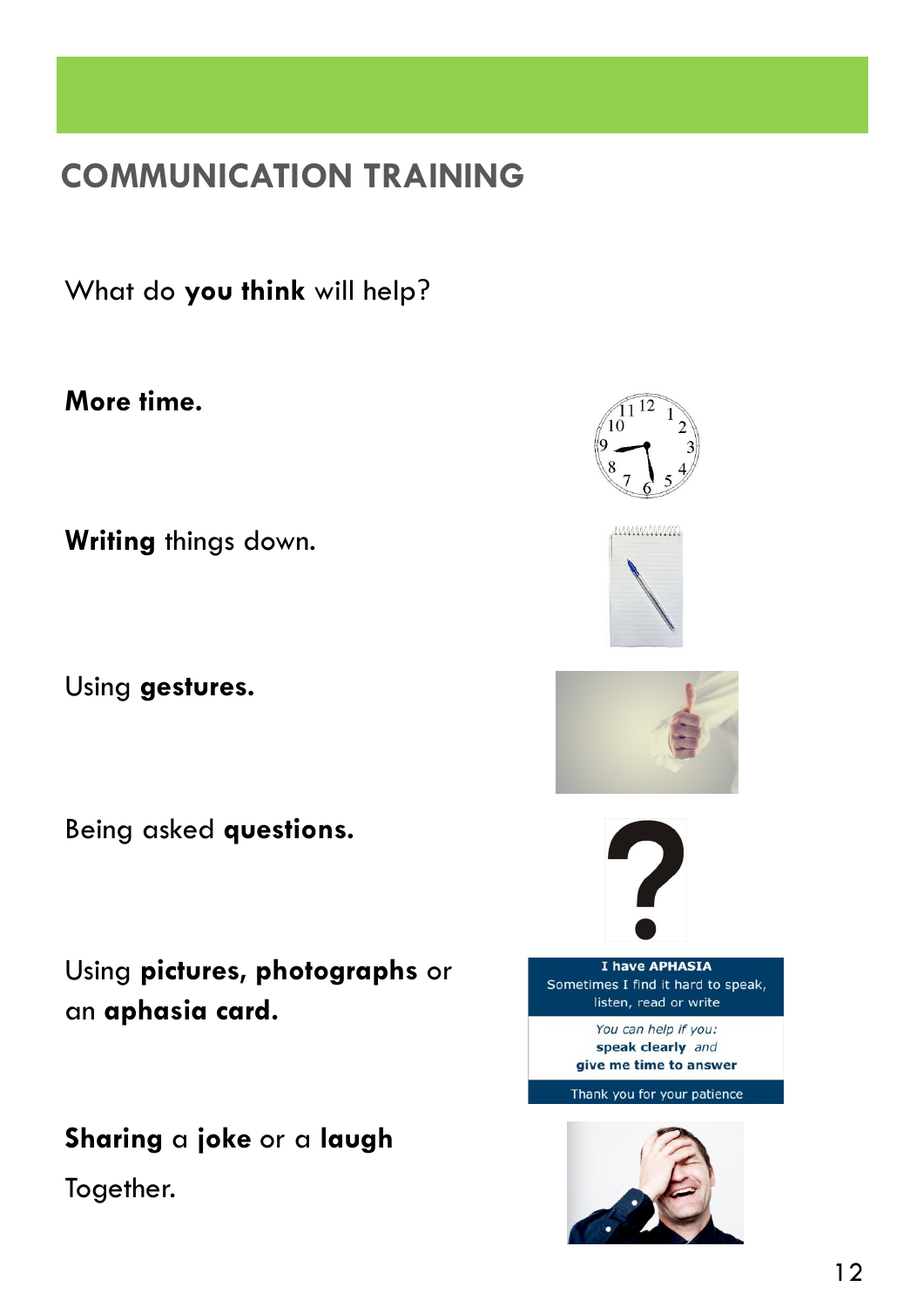What do your **family or friends think** will help?

**More time.**

**Writing** things down.

Using **gestures.**

Being asked **questions.**

Using **pictures, photographs** or an **aphasia card.**

**Sharing** a **joke** or a **laugh** together.

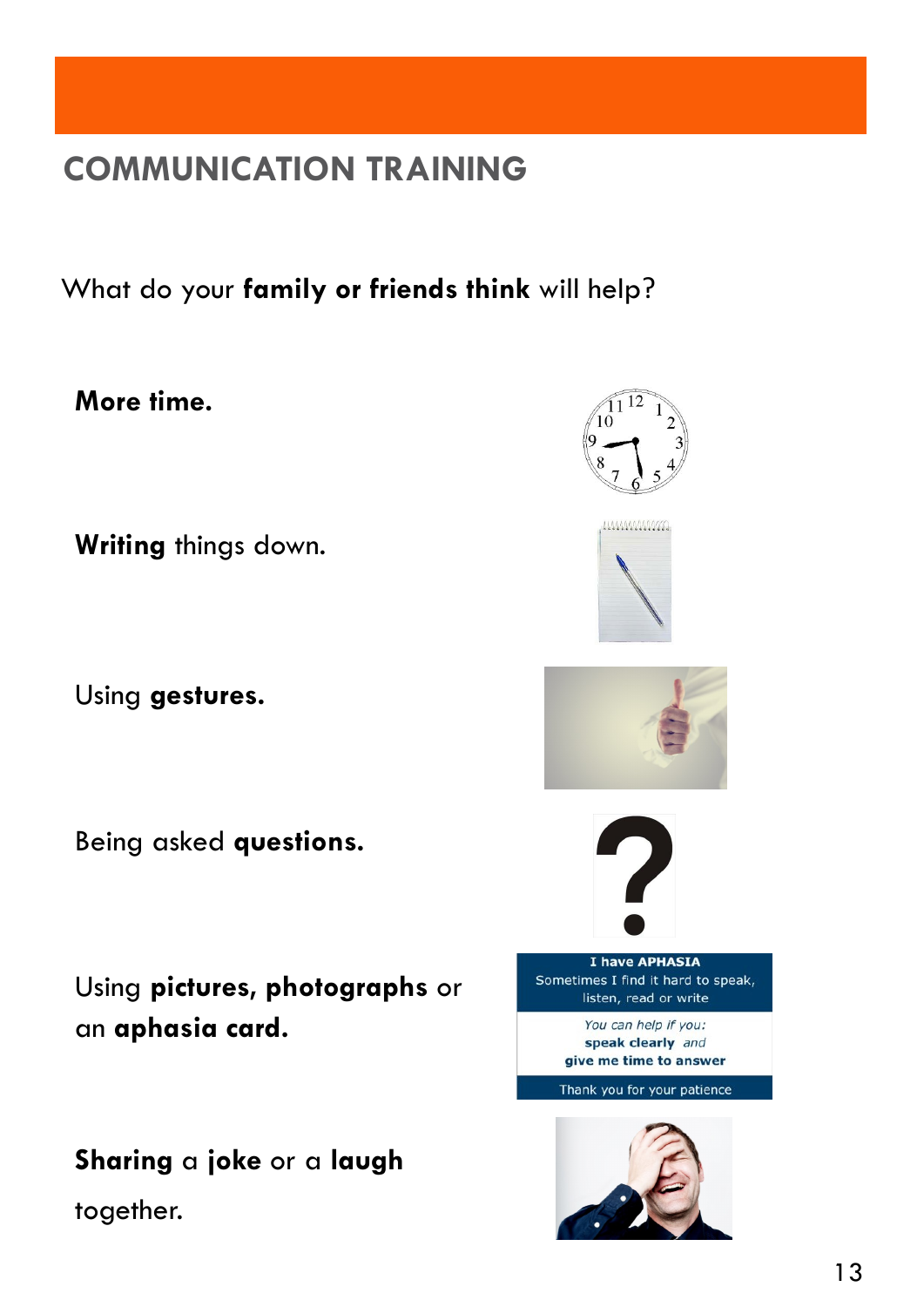Have a go practising with your speech pathologist now.

It can take a while to get things right, so practice is important.

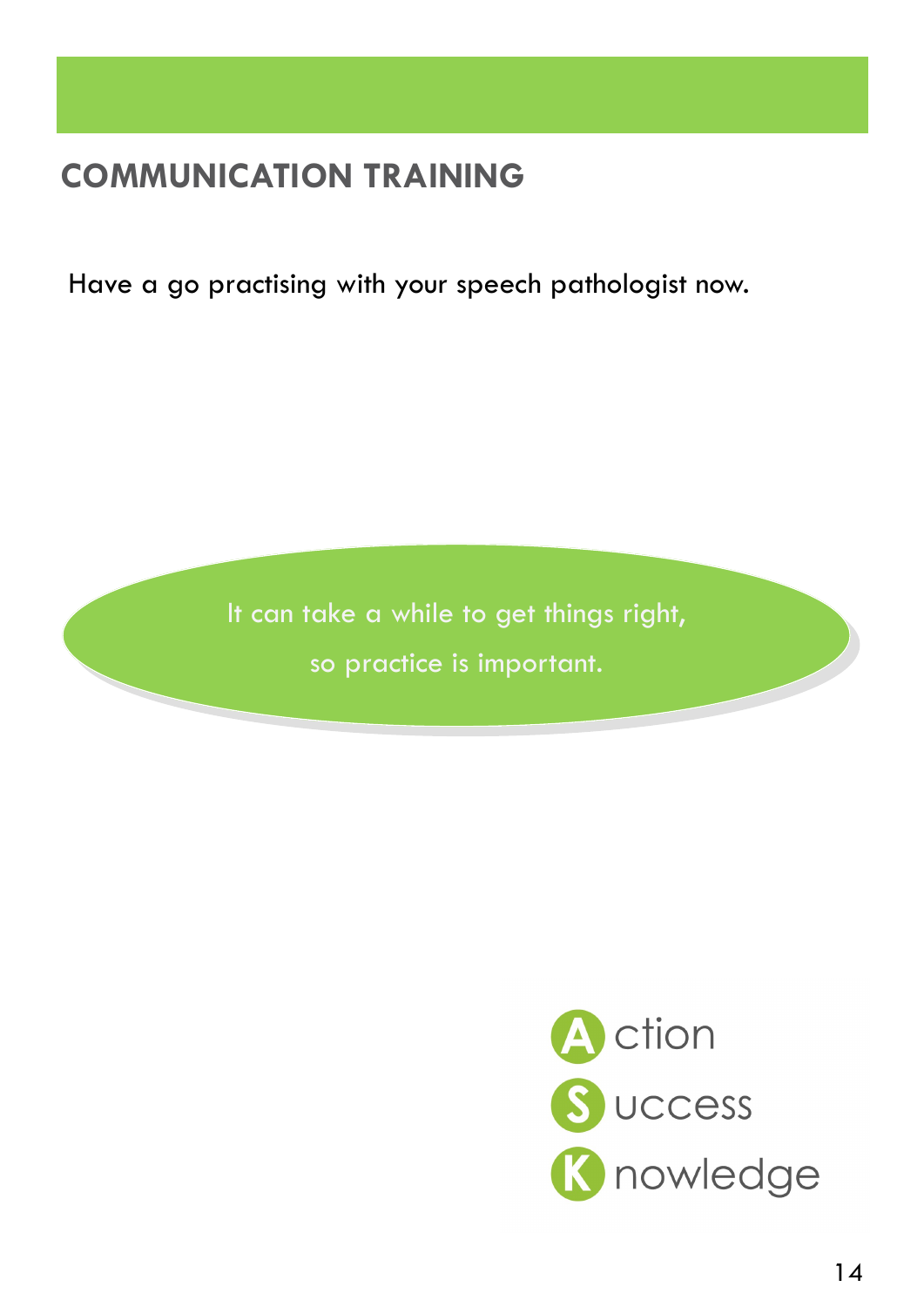Here are some conversation **ideas to get you started**:

- . How are you feeling this week?
- How is your therapy going?
- What is the something good that happened to you during the past week?
- What are some things you are planning with your family and friends?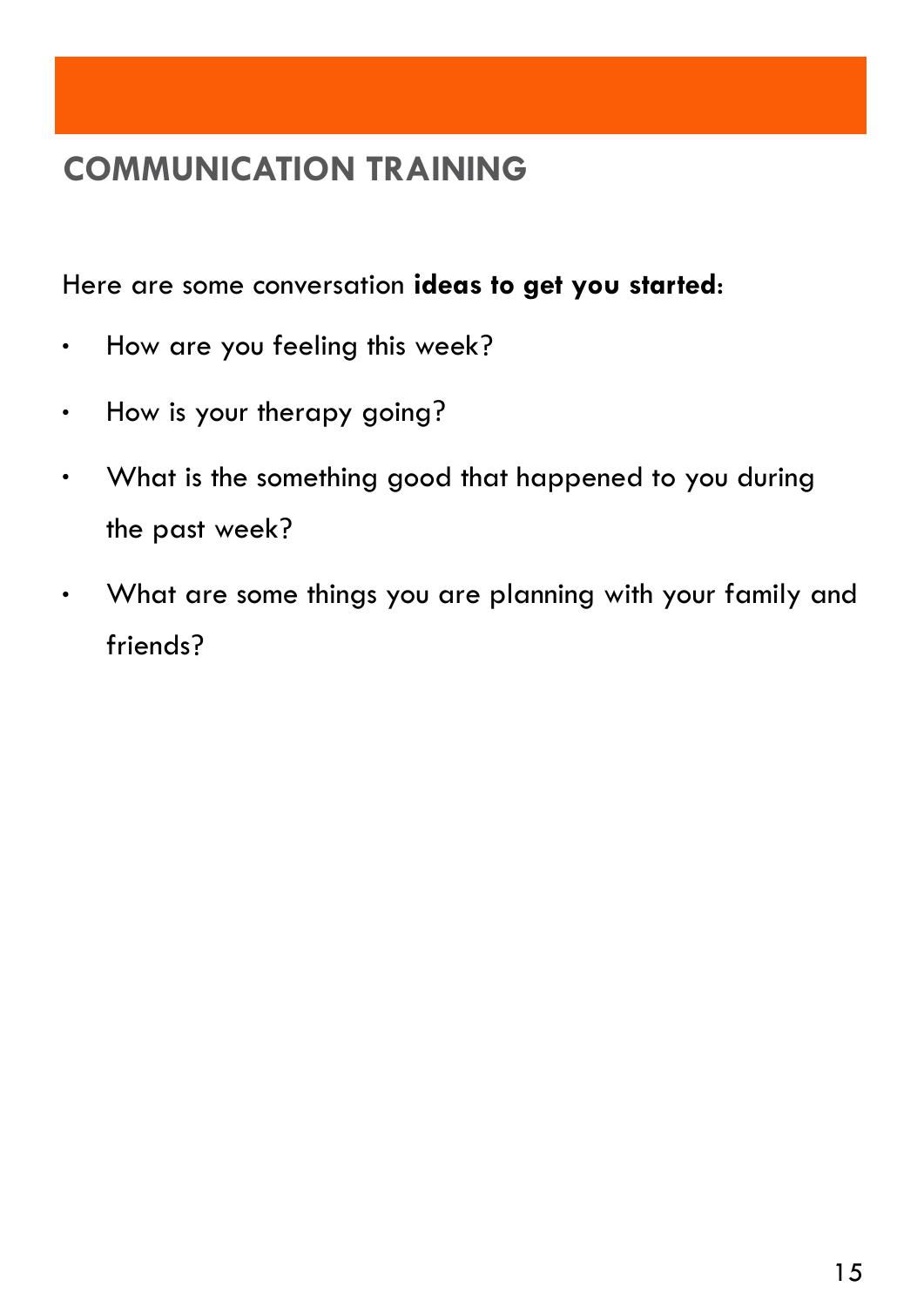**No - I don't think** 

**so.**

How **good** was the conversation?

Did you give enough **time**?

Did you **help** the person to **understand**?

Did the person have a way to get their **message out**?

Did you **check** you got the message right?







**No - definitely** 

**not!**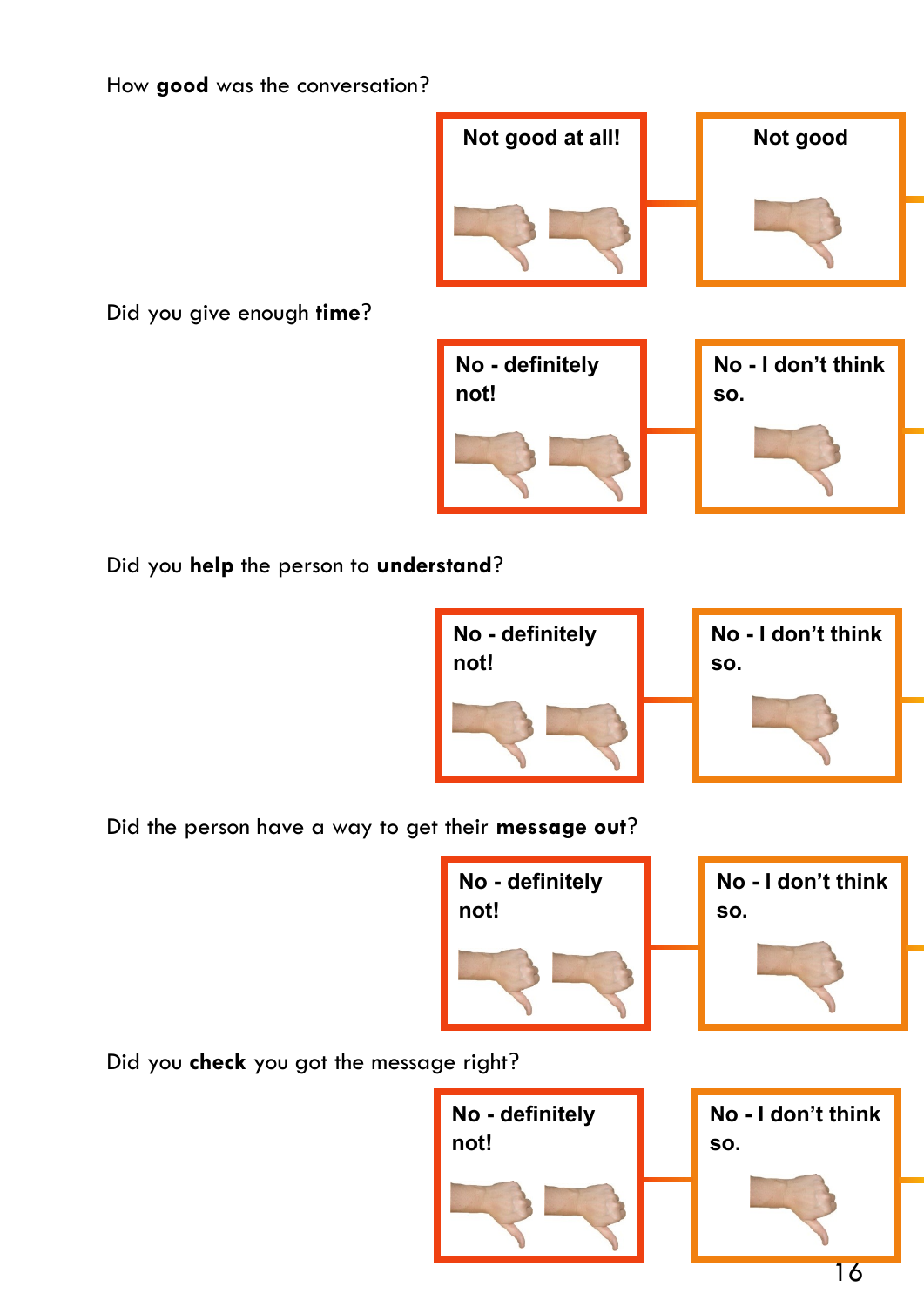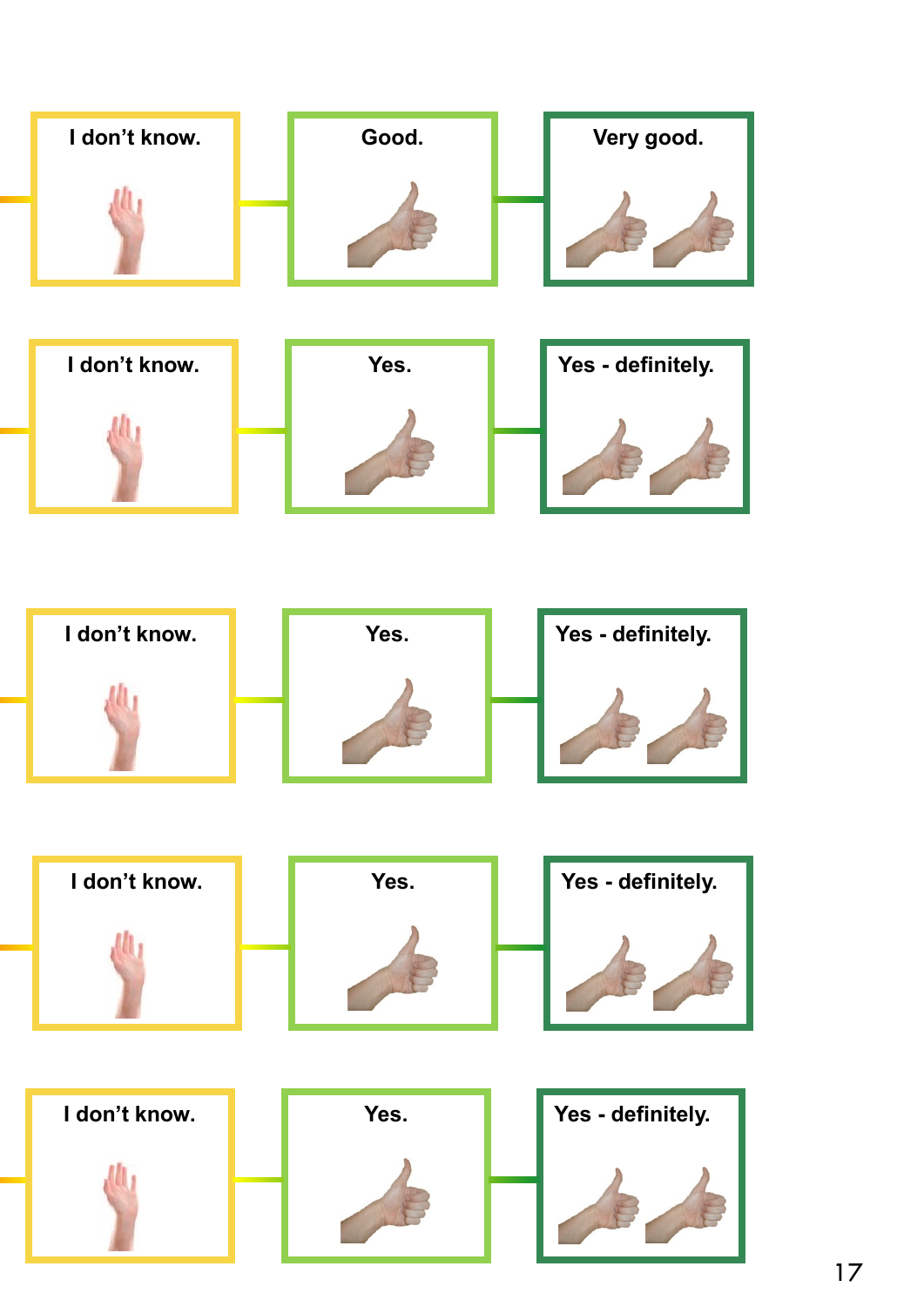## **NOTES**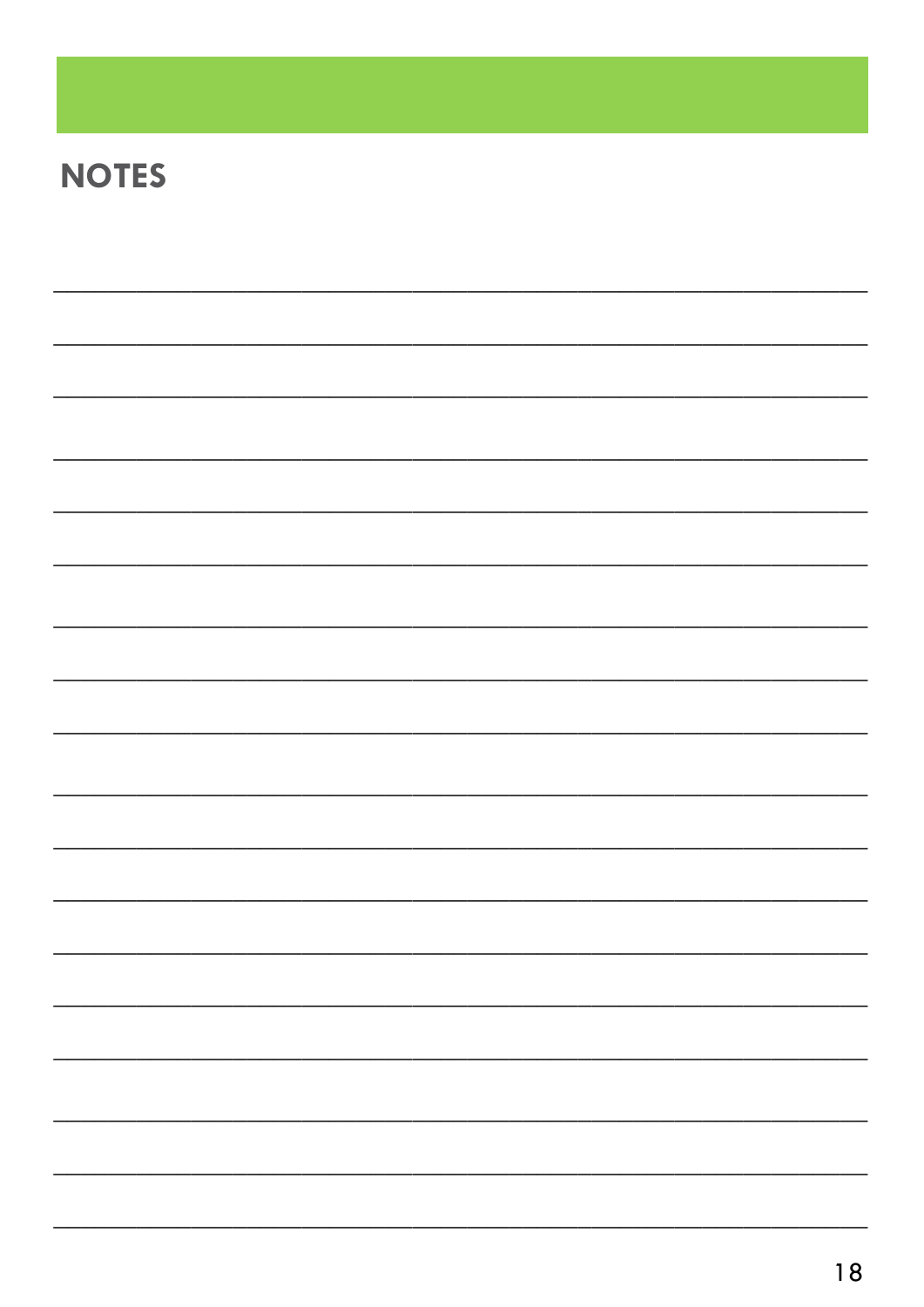## **HOMEWORK**